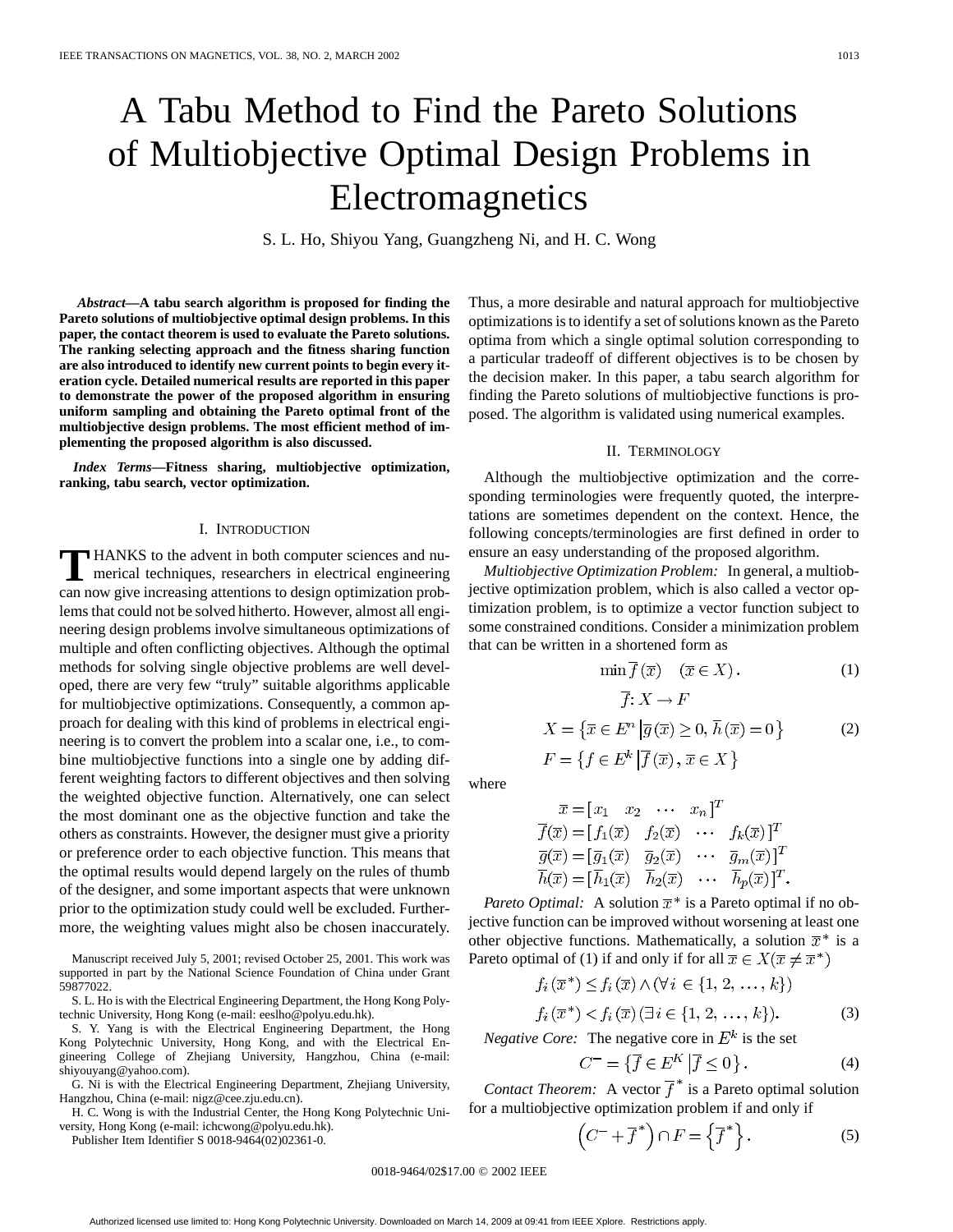*Dominated and Nondominated Solutions:* Suppose  $\overline{x}^{(i)}$  and  $\overline{x}^{(j)}$  are two different feasible points.

1)  $\bar{x}^{(i)}$  is said to be dominated by (or inferior to)  $\bar{x}^{(j)}$  [which is denoted by  $\overline{x}^{(j)} \prec \overline{x}^{(i)}$  if  $f(\overline{x}^{(i)})$  is partially larger than  $f(\overline{x}^{(j)})$ , i.e.,

$$
\overline{f}_i\left(\overline{x}^{(i)}\right) \ge \overline{f}_i\left(\overline{x}^{(j)}\right) \wedge (\forall i \in \{1, 2, ..., k\})
$$

$$
\overline{f}_i\left(\overline{x}^{(i)}\right) > \overline{f}_i\left(\overline{x}^{(j)}\right) (\exists i \in \{1, 2, ..., k\}).
$$
 (6)

2)  $\overline{x}^{(i)}$  is said to be nondominated if there is no  $\overline{x}^{(j)}$  among the specified points.

# III. TABU METHOD FOR PARETO OPTIMAL

The inherent solution process of tabu search methods, i.e., the involvement of a number of neighborhood solutions simultaneously in the process, lends itself very conveniently to dealing with multiple objective functions. In general, an efficient solver for multiobjective optimization problems should have the following features: 1) The solutions obtained are Pareto optimal, and 2) the solutions are uniformly sampled from the Pareto optimal set [1]. To achieve these two goals, different improvements are proposed on an improved tabu search method of single objective functions, as reported in [2] and discussed below.

# *A. Generation of Neighborhoods*

A common approach [3] in tabu methods for neighborhood generations is to construct the co-center hyperballs with different radii around the current point and then generate a random point in each hyperball. However, this will result in an inhomogeneous exploration of the variable spaces around the current points. Hence, the concentric "hypercrowns" approach, as reported in [4], is extended and employed in the proposed method for the generation of neighborhood solutions. In this paper, the radii of the hypercrowns are determined on the basis of all the hyperballs having the same volume.

## *B. Introduction of Pareto Optimal Archive*

In order to report the searched Pareto optimal and design the diversity algorithms, a Pareto optimal archive is introduced in the proposed method. The quantities of the archive are dynamically updated and used in the optimization process. The length of this archive is finite.

## *C. Ranking of New States*

It is well known that in the selection of new current points for a tabu search, it is necessary to obtain the objective function values of their neighborhood solutions. As the objective function in a multiobjective optimization problem is a vector, some scalarization techniques must be used. Thus, the ranking method [5] is extended and used for evaluating the "fitness" of a solution of the proposed algorithm. Hence, it is proposed that for a neighborhood solution  $\overline{x}^{(i)}$ , as shown in Fig. 1, its rank can be given by

$$
Rank\left(\overline{x}^{(i)}\right) = 1 + p_i \tag{7}
$$



Fig. 1. Ranks for neighborhood solutions for minimizing  $\overline{f}_1$  and  $\overline{f}_2$ .



Fig. 2. Searched Pareto optimal of the proposed algorithm for Case 1.

where  $p_i$  is the number of solutions in both the neighborhood and the Pareto optimal archive that dominate the point  $\overline{x}^{(i)}$ .

Contrary to the originally ranking method of [5], the quantities in the Pareto optimal archive are also involved in determining the rank of a neighborhood solution to make the searched Pareto optimal to have uniform distributions in the objective function space.

The rank of a solution, together with its fitness-sharing function value, is then used to decide its "fitness" value as the new current point.

#### *D. Fitness Sharing Function*

In order to ensure the searched Pareto optimal to have uniform distributions in the objective space, it is important to maintain the diversity of the algorithm. Besides using the new generation scheme of the neighborhood solutions and to incorporate the quantities of the Pareto optimal archive into the rank computation of a solution, the fitness sharing concept of the evolutionary methods is improved and used in the proposed algorithm. To take into account the density of the searched Pareto optimal around a new point, the following fitness sharing function is proposed. For example, for the neighborhood solution  $\overline{x}^{(i)}$ , its fitness sharing function is defined by

$$
f_{\text{share}}\left(\overline{x}^{(i)}\right) = \frac{1/d\left(\overline{x}^{(i)}\right)}{\sum_{j=1}^{N_h} 1/d\left(\overline{x}^{(j)}\right)}\tag{8}
$$

where  $d(\overline{x}^{(i)})$  is the density of the Pareto optimal obtained around the specified solution point  $\overline{x}^{(i)}$ , and  $N_h$  is the number of the total neighborhood solutions of  $\overline{x}^{(i)}$ .

To compute the density of the Pareto optimal for a specified point, a hyperball with the point as the center is constructed, and the number of the Pareto optimal points that lie in this ball are used as a measure for its fitness sharing function. The fitness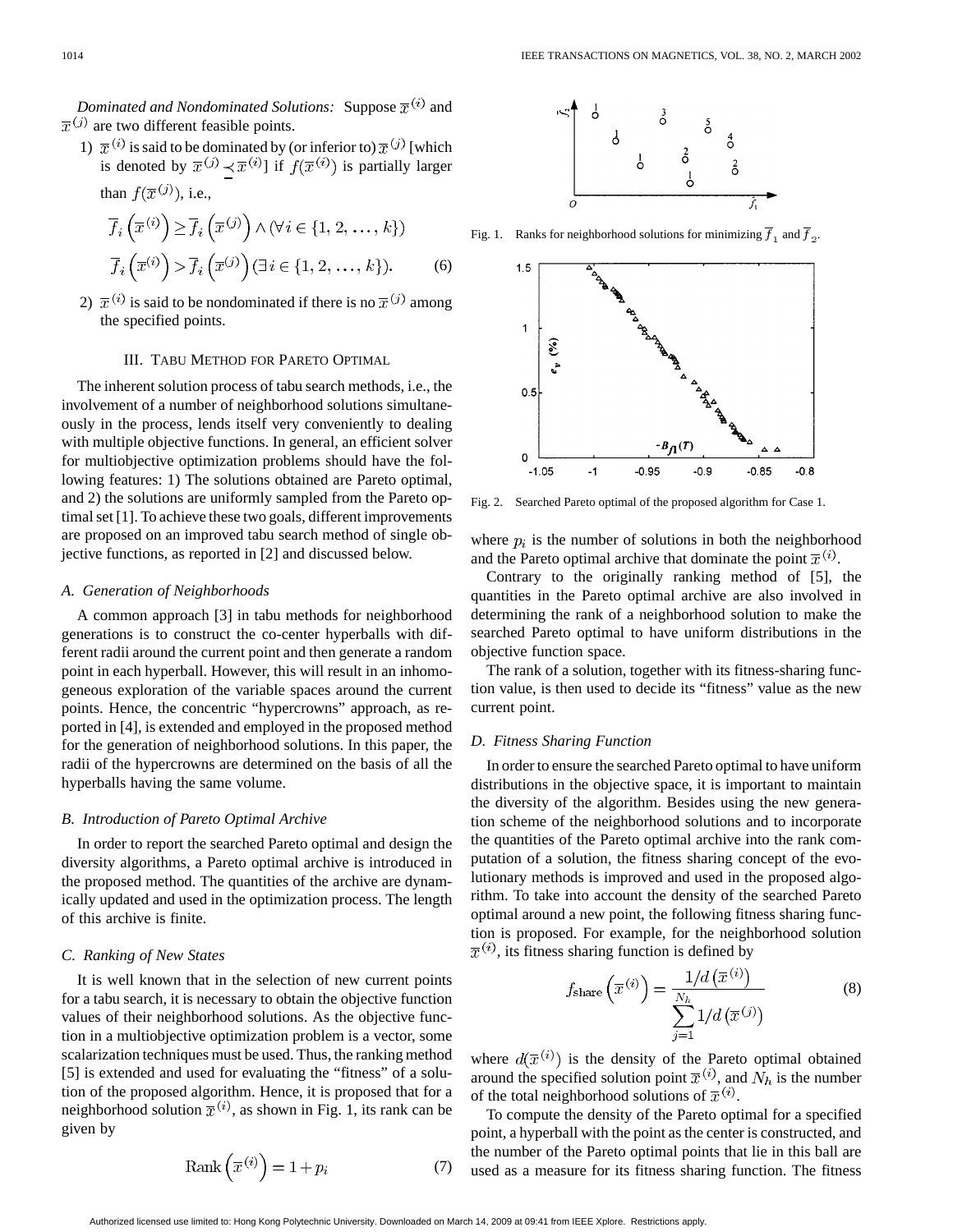

Fig. 3. Computed Pareto optimal of the proposed algorithm for Case 2.

value of a neighborhood solution  $\overline{x}^{(i)}$  is the sum of the inverse of its rank and its fitness sharing function value, i.e.,

$$
f_{fit}\left(\overline{x}^{(i)}\right) = \frac{1}{1+p_i} + \frac{1/d\left(\overline{x}^{(i)}\right)}{\sum_{j=1}^{N_h} 1/d\left(\overline{x}^{(j)}\right)}.
$$
 (9)

All other things being equal, it can be seen that the sparser the points around the specified point, the more likely it is to be selected as the new current point. This characteristic enables the proposed algorithm to work well to yield an uniform sampling of the Pareto optimal front in a simple way. Moreover, since uniformly sampling the Pareto front is as important as finding them, there are no weighting factors in (9) for ranking the fitness-sharing values.

In addition, there would be some rare situations where more than one neighborhood solutions are sharing the highest fitness value. Under such circumstances, the new current point is selected randomly among those with the highest fitness value.

# *E. Evaluation and Reporting of Pareto Solutions*

In the optimization process, the Pareto optimal archive is automatically updated. To test if a solution is a Pareto optimal, the contact theorem is used [6]. To simplify the description, let  $\overline{x}^{(l)}$ be a new solution to be considered. In the set of the Pareto optimal archive, if there is a solution  $\overline{x}_j^p$  such that

- 1) if  $(C^{\dagger} + \overline{f}(\overline{x}^{(l)})) \subset (C^{\dagger} + \overline{f}(\overline{x}_j^p))$ , then  $\overline{x}_j^p$  is substituted by  $\overline{x}^{(l)}$ ;
- 2) if  $(C^- + \overline{f}(\overline{x}^{(l)})$   $\supset (C^- + \overline{f}(\overline{x}_j^{(l)}))$ , then  $\overline{x}^{(l)}$  is discarded;
- 3) if none in the Pareto optimal archive satisfies (1) or (2), then  $\overline{x}^{(l)}$  becomes a new Pareto solution, and in this case
	- i) if the Pareto optimal archive is not full, add  $\overline{x}^{(l)}$  to it;
	- ii) if the Pareto solution is full and  $\overline{x}^{(l)}$  is in a sparser region than some members of the Pareto optimal archive, replace the solution with the highest point density by  $\overline{x}^{(l)}$ ;
	- iii) if neither of i) or ii) is satisfied, then discard  $\overline{x}^{(l)}$ .

Since the proposed method is developed for real-value problems, the likelihood of finding identical solutions is extremely small, and hence, a proximity criterion was proposed in order for the procedure to work [7]. Such a criterion relaxes the strict comparison of the new solution to those stored in the Pareto solution archive, thereby tending to give rise to uniformly distributed Pareto optimal solutions in the feasible variable spaces.

### *F. Stop Criterion*

The proposed algorithm has two termination criteria to determine when to stop the iterative process.

*Criterion One:* Once the number of iterations exceeds a prescribed threshold value, the algorithm will stop the iterative process.

*Criterion Two:* Once the Pareto optimal archive is full and the point density for every member exceeds a threshold value, the algorithm will also stop the iterative process.

The analysis and numerical experiences indicate that the second criterion is more robust in producing an uniform Pareto optimal, but it is computationally rather inefficient.

# IV. NUMERICAL EXAMPLES

The performances of the proposed algorithm have been investigated extensively on the multiobjective optimization of a practical engineering design problem for determining the optimal geometry parameters of the multisectional pole arc of large hydro-generators with the following goals:

$$
\max \quad B_{f1}(X)
$$
\n
$$
\min \quad e_v
$$
\n
$$
\text{s.t} \quad SCR - SCR_0 \ge 0
$$
\n
$$
X'_d - X'_{d0} \le 0
$$
\n
$$
THF - THF_0 \le 0 \tag{10}
$$

where  $B_{f1}$  is the amplitude of the fundamental component of the flux density in the air gap,  $e_v$  is the distortion factor of a sinusoidal voltage of the machine on no-load condition, THF is the telephone harmonic factor,  $X_d$  is the direct axis transient reactance of the motor, and SCR is the short circuit ratio.

The details about this problem are referred to [8]. In order to explore the performance of the proposed method, it can be studied in the following four different cases.

*Case 1:* The fitness-sharing function is excluded from the computation of the fitness values of the new points, and termination criterion one is used to decide when to stop the iterative process of the algorithm.

*Case 2:* The fitness-sharing function is incorporated into the evaluation of the fitness value of a newly generated point, and termination criterion two is used to stop the iterative procedure.

*Case 3:* The only difference of this case from Case 2 is that criterion one is used.

*Case 4:* The only difference from Case 2 is that the threshold value of the point densities is set to half of that of Case 2. Figs. 2–5, respectively, show the computed Pareto optimal front of the proposed algorithm under the aforementioned four different running conditions for a 300-MW, 20-pole hydrogenerator. The corresponding performance comparisons are given in Table I. For each case, the iteration number given in this table is the average value of five runs from different starting points. From these results, it can be seen that with the fitness-sharing